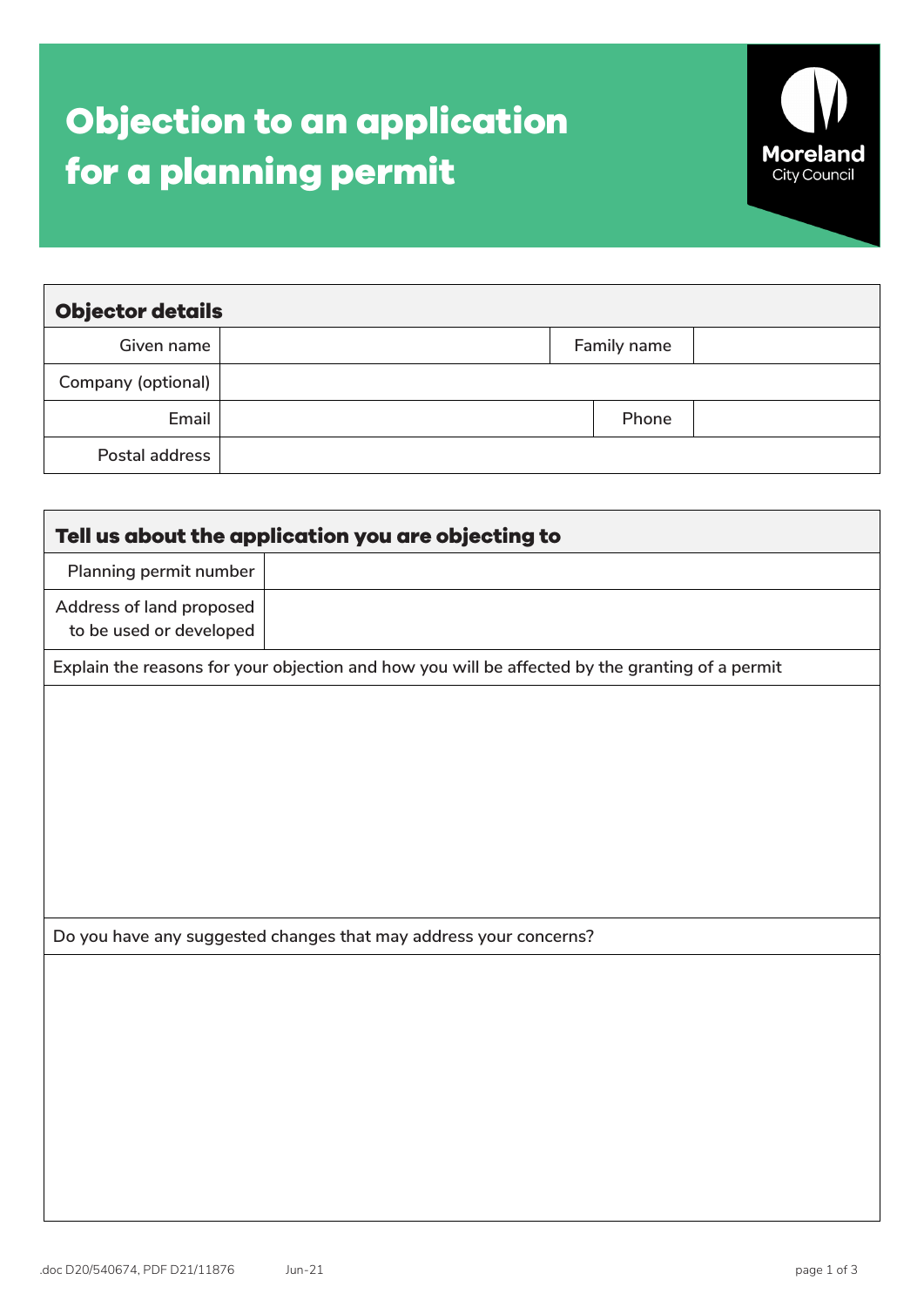## **Important information about your submission**

- Please view the application plans and any supporting information online at [www.moreland.vic.gov.au/planning-building/planning-permits/planning-process/object-to-a-planning](http://www.moreland.vic.gov.au/planning-building/planning-permits/planning-process/object-to-a-planning-permit-application/)[permit-application](http://www.moreland.vic.gov.au/planning-building/planning-permits/planning-process/object-to-a-planning-permit-application/) before you make an objection – objections can also be lodged online. Alternatively, examine plans in person at Moreland City Council's office at 90 Bell Street, Coburg. Council staff can assist you in looking at the plans and can provide relevant planning information.
- Ensure that Council receives your objection by the due date displayed on the notice. Council will send you an acknowledgement letter once they have received your objection.
- If you have signed an objection in the form of a petition, only one person on the petition will be sent an acknowledgement letter and notified in writing of Council's decision. The petition must explain the reasons for the objection and how the proposal will affect the persons signing the petition.
- If you object prior to Council determining the application (within the statutory time), Council will notify you of its decision. If Council decides to grant a planning permit and you have the right to object, you can seek a review of the decision to the Victorian Civil and Administrative Tribunal (VCAT). If Council refuses the application, the permit applicant can also seek review of the decision. Applications for review are determined by VCAT. Details of how to lodge an application for review can be sought from the VCAT website, [www.vcat.vic.gov.au,](https://www.vcat.vic.gov.au/) or by calling VCAT on 1300 018 228.
- The following websites contain planning information which may be of assistance:
	- Moreland City Council website at [www.moreland.vic.gov.au.](https://www.moreland.vic.gov.au/)
	- The Department of Environment, Land, Water and Planning website at [www.delwp.vic.gov.au.](https://www.delwp.vic.gov.au/)
- This form is designed to help you make an objection under Section 57 of the *Planning and Environment Act 1987*. The Act does not require that you use this form. However, the Act does state that:
	- $\triangleright$  An objection must be made to the responsible authority in writing stating the reasons for the objection and stating how the objector would be affected by the grant of the permit.
	- $\triangleright$  The responsible authority may reject an objection which it considers has been made primarily to secure or maintain a direct or indirect commercial advantage for the objector.
	- $\triangleright$  If a number of persons make one objection, they may give the responsible authority the name and address of the person to whom the responsible authority is to give notice of the decision.
	- $\triangleright$  The responsible authority must make a copy of every objection available at its office for any person to inspect during office hours free of charge until the end of the period during which an application may be made for review of a decision on the application.
- If we provide a copy of your objection to another person, we will provide it with a disclaimer that it is made available for the purpose of the planning process as set out in the *Planning and Environment Act 1987* and that the information must not be used for any other purpose or distributed to another party or

| I have read and understand the important information and privacy notice |  |      |  |  |  |
|-------------------------------------------------------------------------|--|------|--|--|--|
| Signature                                                               |  |      |  |  |  |
| <b>Name</b>                                                             |  | Date |  |  |  |

published online.